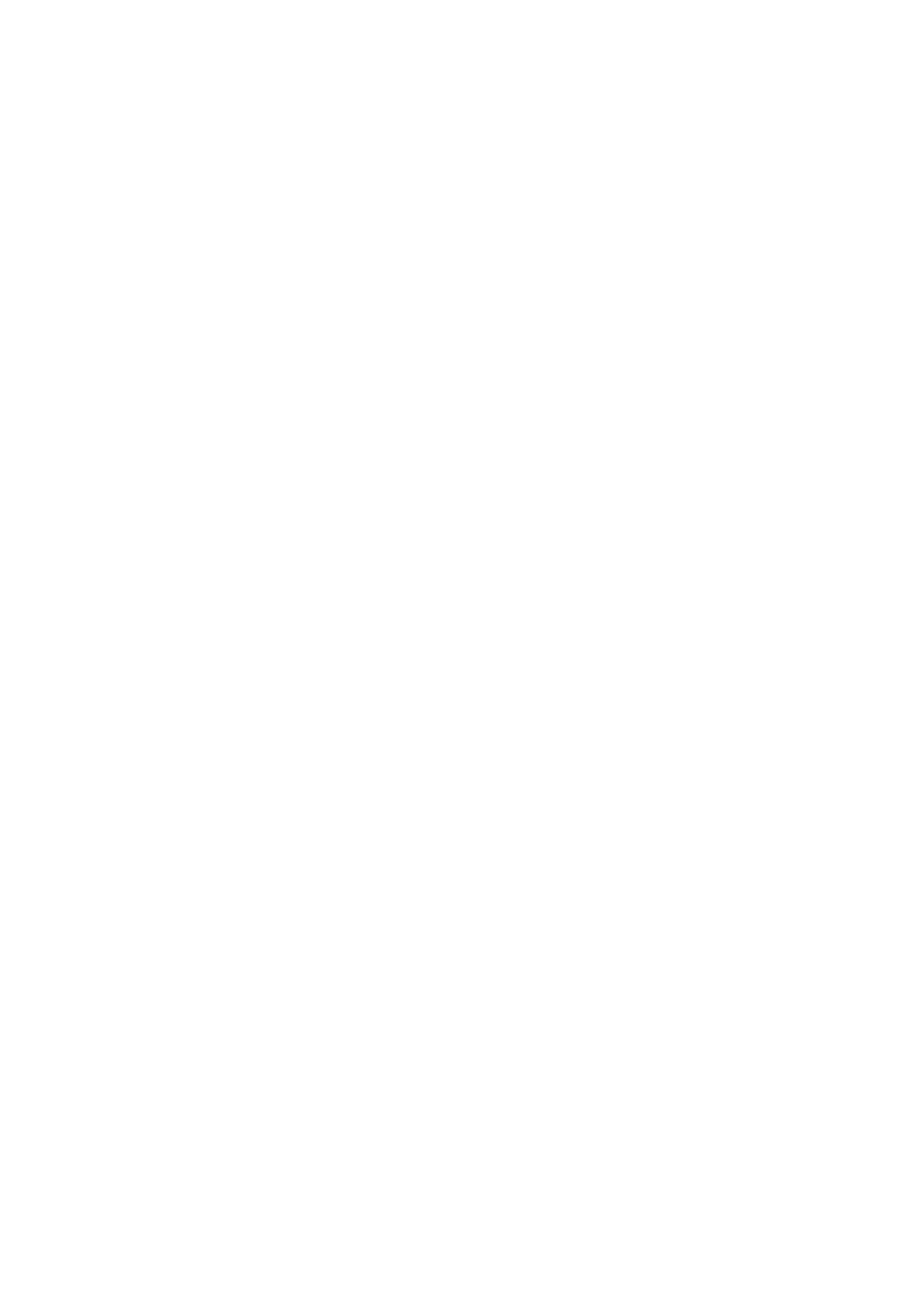

# **CHIEF EXECUTIVE'S REPORT**

### **1 INTRODUCTION**

1.1 This report provides a summary of items of note arising during the period to 09 September 2020 and information on my activity during this period.

### 2 **NATIONAL**

#### **Covid-19 pandemic**

- 2.1 The Covid-19 pandemic is a Level 3 Critical Incident. Numbers are rising both across the country and in Somerset, however, numbers in Somerset remain much lower than the national average.
- 2.2 We have not had a Covid-19 related hospital death in Somerset since 03 June 2020.

#### **Phase 3 planning**

- 2.3 The phase 3 planning has continued across the system to ensure we have a completely joined up position. This is focused across six work programmes, namely elective care, urgent care, primary care, community and neighbourhoods, mental health and women and children's services.
- 2.4 A number of clinical discussions have taken place to ensure we are addressing issues around quality and safety in the first instance and this is central to the phase 3 plans.
- 2.5 A draft narrative document was submitted on 01 September along with activity, performance and workforce and mental health template returns. Formal feedback is due shortly.

### **3 LOCAL**

#### **Operational Pressures Escalation Level (OPEL)**

- 3.1 OPEL shows the amount of pressure being experienced by hospital, community and emergency health services. OPEL Level 1 is the lowest level of pressure on the system. OPEL Level 4 is the highest.
- 3.2 As at Wednesday 09 September 2020, the escalation level for the whole of Somerset was OPEL Level 2, described as:

The local health and social care system is starting to show signs of pressure. The Local A&E Delivery Board will be required to take focused actions in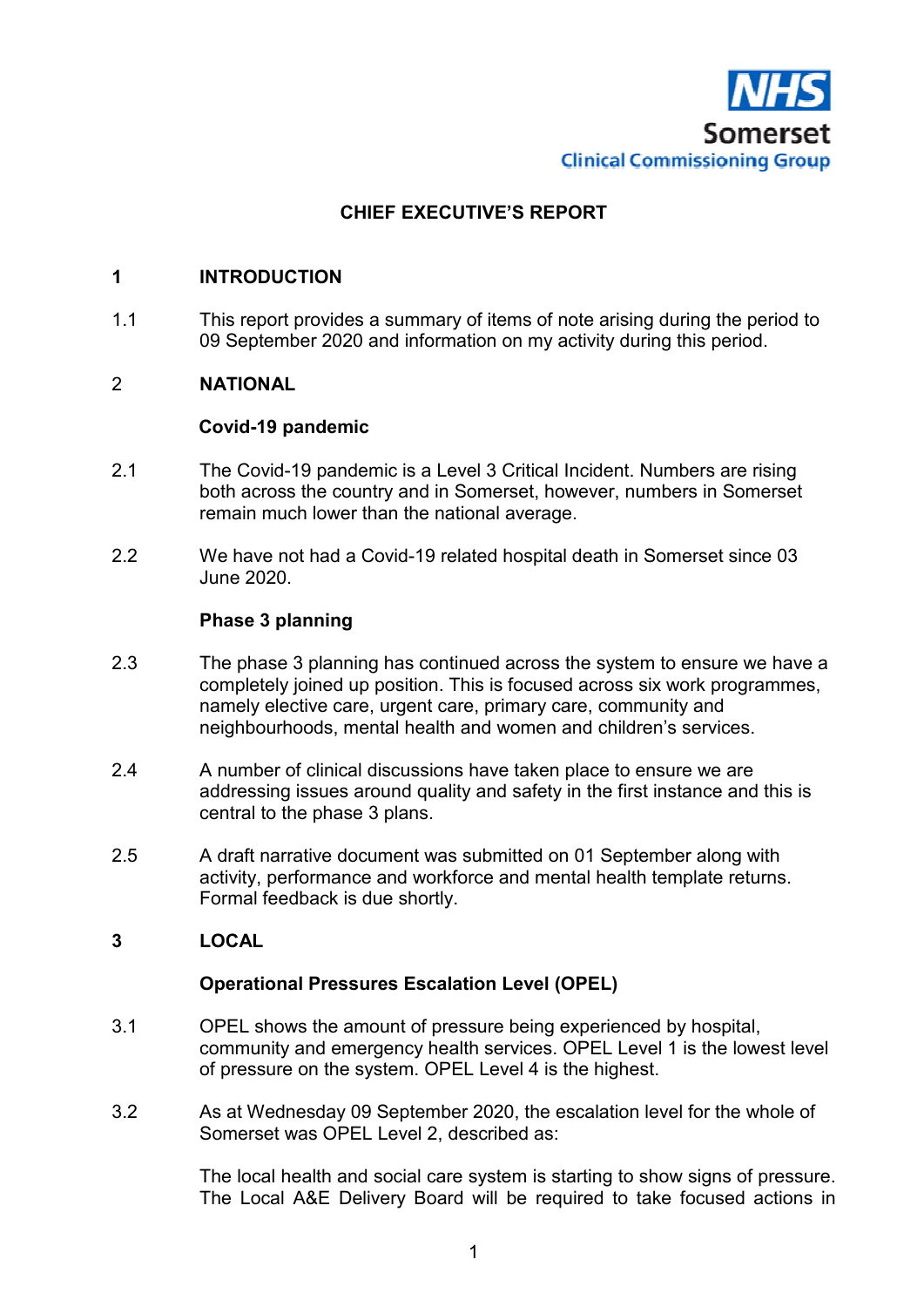organisations showing pressure to mitigate the need for further escalation. Enhanced co-ordination and communication will alert the whole system to take appropriate and timely actions to reduce the level of pressure as quickly as possible. Local systems will keep NHS E and NHS I colleagues at sub regional level informed of any pressures, with detail and frequency to be agreed locally. Any additional support requirements should also be agreed locally if needed.

### **HSJ Awards winners**

- 3.3 RESTORE2 right care, right place, right time for care home residents has won the HSJ Value Award for System or Commissioner Led Service Redesign Initiative with our partners at Kernow CCG, West Hampshire CCG and Wessex AHSN.
- 3.4 RESTORE2 is a project to support staff in care and nursing homes to proactively recognise and manage physical deterioration in order to improve resident experience and outcomes, reduce 999 calls and prevent admissions to hospital.
- 3.5 RESTORE2 stands for Recognise Early Soft-Signs, Take Observations, Respond and Escalate and uses National Early Warning Scores as a common language across the healthcare system. The project was started by West Hampshire CCG in partnership with 66 care/nursing homes, local GPs, the ambulance service, secondary care clinicians and the Wessex AHSN. It has now been adopted by 16 CCGs nationally including Somerset and Cornwall.

## **Representing the CCG**

- 3.6 I have represented the CCG at a variety of internal and external events, including the following meetings:-
	- SW System Leaders Meeting
	- Introductory meeting with Jon Siddall, South West Academic Health Science Network (SWAHSN)
	- Somerset ICS Executive Meeting
	- Interview with Ridgeway Associates (on behalf of SWAHSN) re learning from COVID across the Somerset Health and Care System
	- Staff Members' Forum
	- Fit for My Future (FFMF) Programme Board
	- Severn Network Leadership Summit
	- CCG/LMC Liaison Meeting
	- Meeting with Berge Balian re CCG/Primary Care Board
	- Interview with Ekim Consulting Limited re Learnings from COVID 19
	- Meeting with Rachel Peace, NHSE/I re Mental Health Collaborative and Regional Commissioner Group
	- Interview with ITV News West Country re SEND Improvement
	- SW Regional Chief Executives Meeting
	- Mental Health Programme Board
	- 20/21 Q1 SW Regional & National MH Deep Dive meeting with NHSE/I